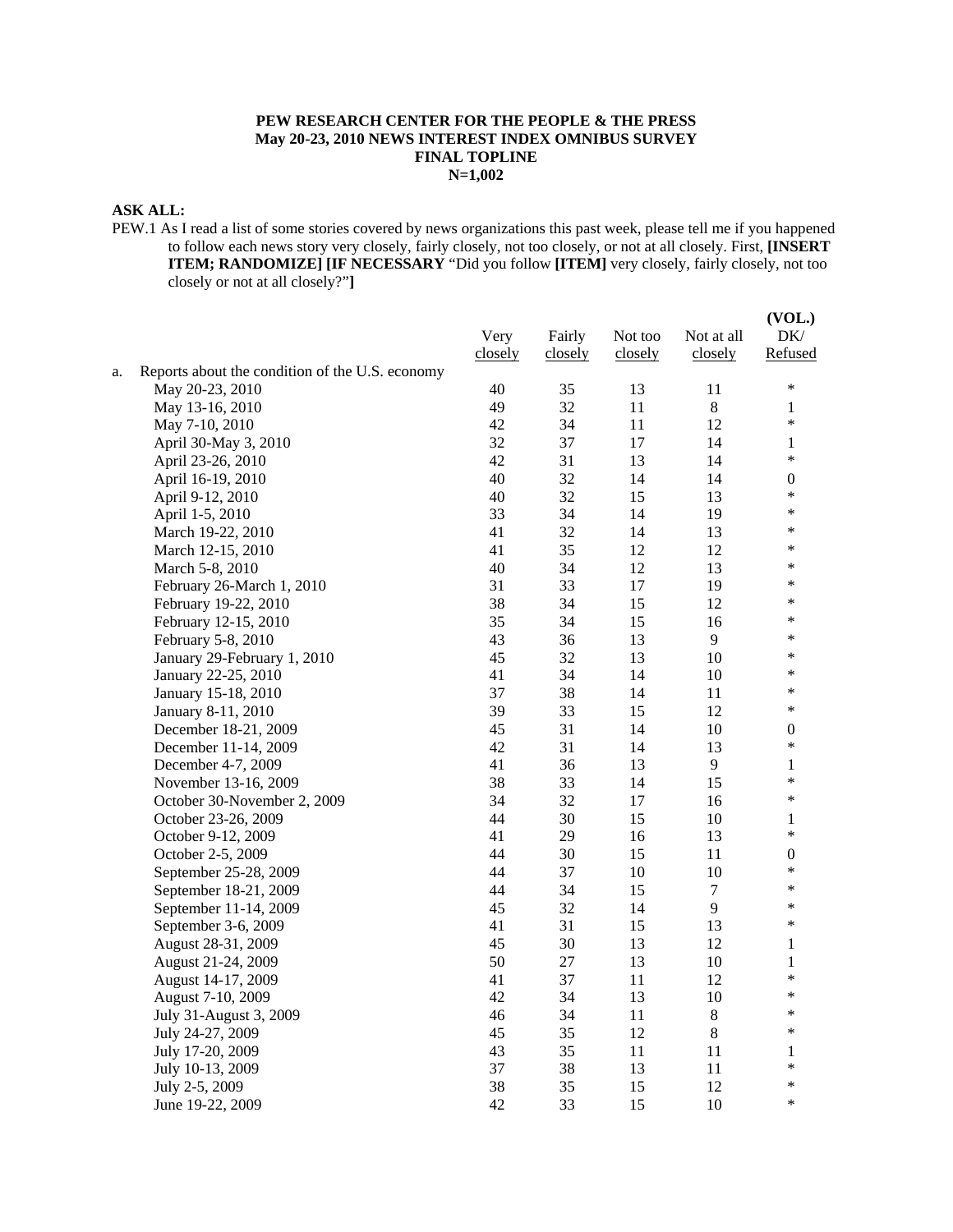| PEW.1 CONTINUED             |         |         |                  |                  | (VOL.)           |
|-----------------------------|---------|---------|------------------|------------------|------------------|
|                             | Very    | Fairly  | Not too          | Not at all       | DK/              |
|                             | closely | closely | closely          | closely          | Refused          |
| June 12-15, 2009            | 41      | 35      | 12               | 12               | $\ast$           |
| June 5-8, 2009              | 41      | 34      | 11               | 14               | $\ast$           |
| May 29-June 1, 2009         | 43      | 37      | 11               | 8                | *                |
| May 21-24, 2009             | 44      | 35      | 13               | $\overline{9}$   | *                |
| May 15-18, 2009             | 44      | 35      | 12               | $\,8\,$          | *                |
| May 8-11, 2009              | 42      | 34      | 12               | 12               | $\ast$           |
| May 1-4, 2009               | 47      | 36      | 11               | 5                | 1                |
| April 17-20, 2009           | 52      | 30      | $10\,$           | $\tau$           | 1                |
| April 9-13, 2009            | 48      | 29      | 13               | 10               | $\boldsymbol{0}$ |
| March 27-30, 2009           | 48      | 32      | 10               | 10               | $\ast$           |
| March 20-23, 2009           | 52      | 34      | $\,8\,$          | 6                | *                |
| March 13-16, 2009           | 48      | 33      | 9                | 10               | *                |
| February 27-March 2, 2009   | 56      | 30      | $\,8\,$          | $6\,$            | *                |
| February 13-16, 2009        | 55      | 29      | 10               | 6                | *                |
| January 30-February 2, 2009 | 52      | 31      | 12               | $\sqrt{5}$       | $\ast$           |
| January 23-26, 2009         | 57      | 30      | 8                | 5                | $\boldsymbol{0}$ |
| January 16-19, 2009         | 43      | 35      | 13               | 9                | *                |
| January 2-4, 2009           | 42      | 36      | 15               | $\boldsymbol{7}$ | *                |
| December 12-15, 2008        | 51      | 33      | 9                | $\tau$           | *                |
| December 5-8, 2008          | 42      | 38      | 13               | $\boldsymbol{7}$ | ∗                |
| November 21-24, 2008        | 59      | 24      | 9                | $\,8\,$          | *                |
| November 14-17, 2008        | 56      | 29      | $\overline{9}$   | 6                | *                |
| November 7-10, 2008         | 54      | 31      | 8                | $\tau$           | *                |
| October 31-November 3, 2008 | 63      | 27      | 6                | $\overline{4}$   | *                |
| October 24-27, 2008         | 52      | 35      | $\boldsymbol{7}$ | $\sqrt{5}$       | 1                |
| October 17-20, 2008         | 62      | 29      | 6                | $\mathfrak{Z}$   | *                |
| October 10-13, 2008         | 65      | 25      | 7                | 3                | *                |
| October 3-6, 2008           | 69      | 23      | $\sqrt{5}$       | $\mathfrak{Z}$   | *                |
| September 26-29, 2008       | 70      | 22      | 5                | 3                | *                |
| September 19-22, 2008       | 56      | 27      | 12               | 5                | *                |
| September 5-8, 2008         | 44      | 33      | 16               | $\tau$           | *                |
| August 29-31, 2008          | 41      | 34      | 13               | 11               | 1                |
| August 15-18, 2008          | 39      | 36      | 15               | 10               | $\ast$           |
| August 8-11, 2008           | 39      | 35      | 16               | 10               | $\ast$           |
| August 1-4, 2008            | 47      | 34      | 11               | $\,8\,$          | $\boldsymbol{0}$ |
| July 25-28, 2008            | $46\,$  | 32      | $10\,$           | 12               | $\ast$           |
| July 18-21, 2008            | 45      | 33      | 13               | 9                | ∗                |
| July 11-14, 2008            | 44      | 33      | 12               | 10               | 1                |
| June 27-30, 2008            | 49      | 31      | 12               | 7                | 1                |
| June 13-16, 2008            | 42      | 33      | 14               | 11               | *                |
| May 9-12, 2008              | 45      | 31      | 13               | 11               | *                |
| May 2-5, 2008               | 43      | 31      | 15               | 10               | 1                |
| April 18-21, 2008           | 41      | 35      | 13               | 10               | 1                |
| April 4-7, 2008             | 39      | 37      | 12               | 12               | *                |
| March 28-31, 2008           | 42      | 36      | 14               | $\,8$            | *                |
| March 20-24, 2008           | 45      | 33      | 13               | 9                | ∗                |
| February 29-March 3, 2008   | 38      | 35      | 15               | 11               | 1                |
| February 15-18, 2008        | 37      | 36      | 11               | 16               | 8                |
| February 1-4, 2008          | 40      | 37      | 14               | $\,8$            | 1                |
| January 18-21, 2008         | 42      | 31      | 16               | 11               | *                |
| January 11-14, 2008         | 36      | 32      | 15               | 16               | 1                |
| November 2-5, 2007          | $27\,$  | 37      | 16               | 19               | 1                |
| October 19-22, 2007         | 25      | 34      | $20\,$           | 21               | *                |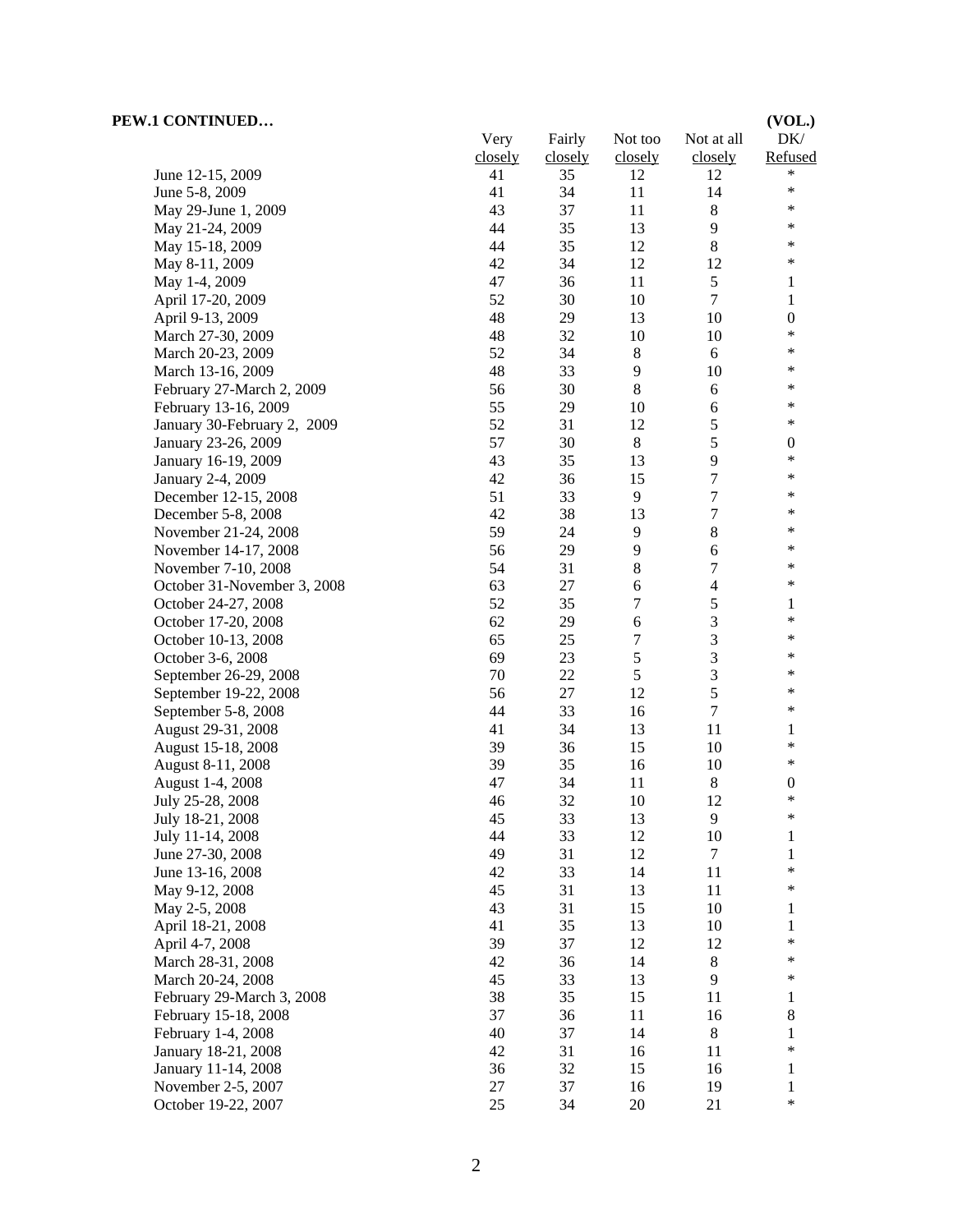| PEW.1 CONTINUED                                                     | Very    | Fairly  | Not too | Not at all       | (VOL.)<br>DK/    |
|---------------------------------------------------------------------|---------|---------|---------|------------------|------------------|
|                                                                     | closely | closely | closely | closely          | Refused          |
| August 10-13, 2007                                                  | $28\,$  | 36      | 18      | 18               | $\ast$           |
| Mid-November, 2006                                                  | 31      | 40      | 17      | 11               | $\mathbf{1}$     |
| December, 2005                                                      | 35      | 35      | 18      | 11               | $\mathbf{1}$     |
| Early November, 2005                                                | 35      | 39      | 17      | 9                | $\ast$           |
| Mid-May, 2005                                                       | 30      | 39      | 19      | $11\,$           | $\mathbf{1}$     |
| January, 2005                                                       | 35      | 41      | 17      | $\tau$           | $\ast$           |
| Mid-October, 2004                                                   | 30      | 43      | 16      | 10               | $\mathbf{1}$     |
| Early September, 2004                                               | 39      | 34      | 15      | 11               | $\mathbf{1}$     |
| Mid-January, 2004                                                   | 37      | 41      | 15      | $\boldsymbol{7}$ | $\ast$           |
| December, 2003                                                      | 35      | 38      | 14      | 11               | $\mathbf{2}$     |
| November, 2003                                                      | 40      | 34      | 15      | 10               | $\mathbf{1}$     |
| October, 2003                                                       | 32      | 39      | 16      | 12               | $\mathbf{1}$     |
| September, 2003                                                     | 39      | 30      | 18      | 12               | $\mathbf{1}$     |
| March, 2003                                                         | 40      | 35      | 16      | $8\,$            | $\mathbf{1}$     |
| February, 2003                                                      | 42      | 33      | 15      | 10               | $\ast$           |
| December, 2002                                                      | 38      | 34      | 17      | 10               | $\mathbf{1}$     |
| February, 2002                                                      | 35      | 40      | 15      | 9                | $\,1$            |
| January, 2002                                                       | 30      | 44      | 16      | 9                | $\,1$            |
| December, 2001                                                      | 37      | 40      | 13      | 8                | $\overline{c}$   |
| Mid-November, 2001                                                  | 41      | 36      | 15      | 7                | $\mathbf{1}$     |
| June, 2001                                                          | 24      | 41      | 18      | 16               | 1                |
| May, 2001                                                           | 34      | 36      | 15      | 15               | $\boldsymbol{0}$ |
| April, 2001                                                         | 36      | 34      | 16      | 13               | $\mathbf{1}$     |
| February, 2001                                                      | 30      | 39      | 18      | 12               | $\,1$            |
| January, 2001                                                       | 32      | 38      | 17      | 11               | $\sqrt{2}$       |
| June, 1995                                                          | 26      | 41      | 22      | 11               | $\ast$           |
| March, 1995                                                         | $27\,$  | 45      | 19      | $\mathbf{9}$     | $\ast$           |
| February, 1995                                                      | 23      | 41      | 22      | 13               | $\mathbf{1}$     |
| December, 1994                                                      | 28      | 43      | 20      | $\overline{9}$   | $\ast$           |
| October, 1994                                                       | 27      | 40      | $20\,$  | 12               | $\mathbf{1}$     |
| June, 1994                                                          | 25      | 42      | 23      | 10               | $\ast$           |
| May, 1994                                                           | 33      | 40      | 16      | 10               | 1                |
| January, 1994                                                       | 34      | 39      | 16      | 10               | 1                |
| Early January, 1994                                                 | 36      | 44      | 13      | 7                | $\ast$           |
| December, 1993                                                      | 35      | 41      | 15      | $\,8\,$          | 1                |
| October, 1993                                                       | 33      | 38      | 20      | 9                | $\ast$           |
| September, 1993                                                     | 37      | 40      | 14      | $8\,$            | $\mathbf{1}$     |
| Early September, 1993                                               | 39      | 39      | 14      | 9                | $\ast$           |
| August, 1993                                                        | 41      | 36      | 14      | 9                | $\ast$           |
| May, 1993                                                           | 37      | 38      | 18      | 6                | 1                |
| February, 1993                                                      | 49      | 36      | 10      | 5                | $\ast$           |
| January, 1993                                                       | 42      | 39      | 12      | 7                | $\ast$           |
| September, 1992                                                     | 43      | 37      | 13      | 6                | 1                |
| May, 1992                                                           | 39      | 39      | 15      | 6                | 1                |
| March, 1992                                                         | 47      | 38      | 11      | 4                | $\ast$           |
| February, 1992                                                      | 47      | 37      | 10      | 6                | $\ast$           |
| January, 1992                                                       | 44      | 40      | 11      | 5                | $\ast$           |
| October, 1991                                                       | 36      | 38      | 16      | 9                | 1                |
| An oil leak in the Gulf of Mexico threatening the<br>$\mathbf{b}$ . |         |         |         |                  |                  |
| coast of several states                                             |         |         |         |                  |                  |
| May 20-23, 2010                                                     | 47      | 35      | 11      | $\tau$           | $\ast$           |
| May 13-16, 2010                                                     | 58      | 29      | 9       | $\overline{4}$   | $\ast$           |
|                                                                     |         |         |         |                  |                  |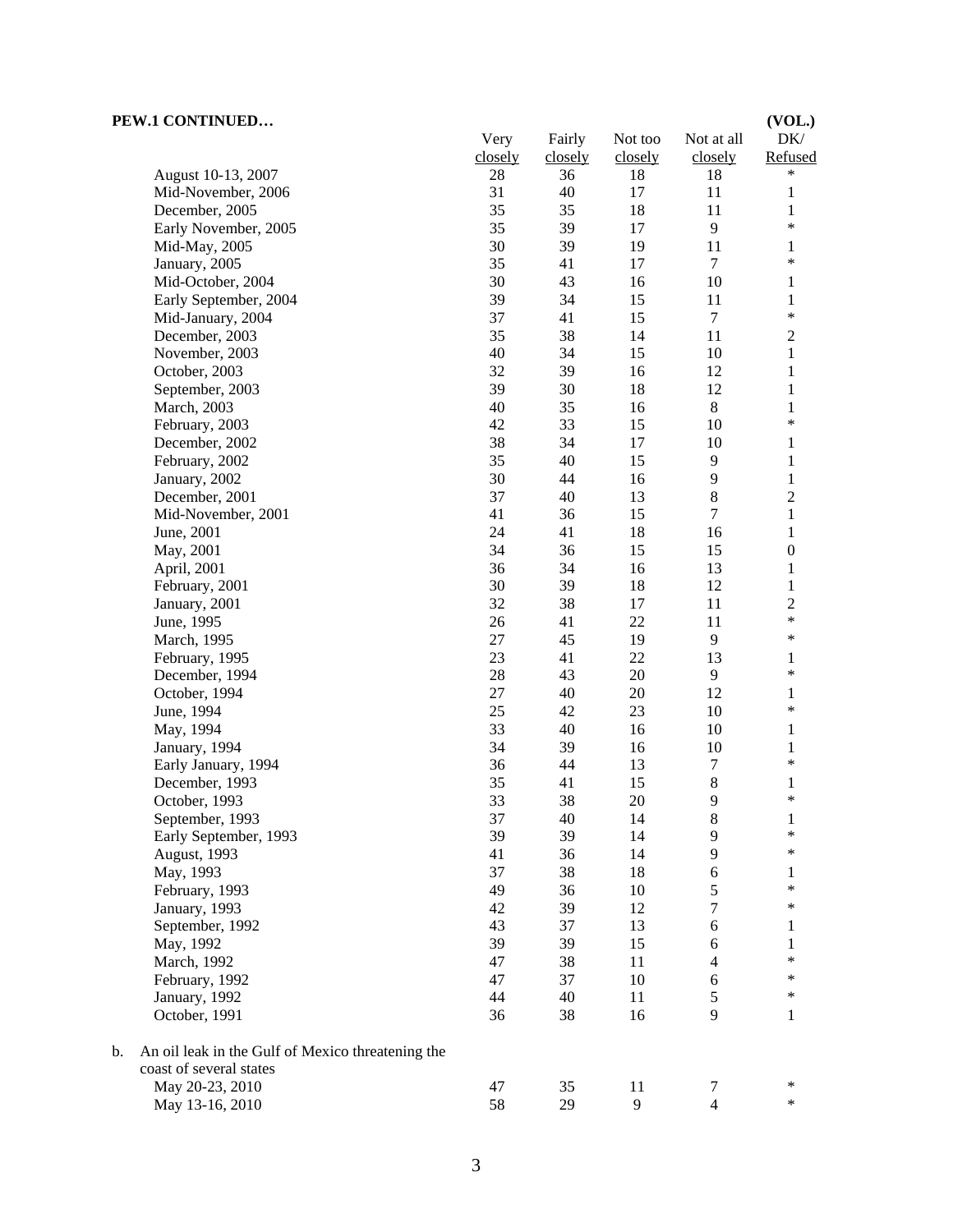|    | PEW.1 CONTINUED                                                              | Very    | Fairly  | Not too | Not at all | (VOL.)<br>DK/  |
|----|------------------------------------------------------------------------------|---------|---------|---------|------------|----------------|
|    |                                                                              | closely | closely | closely | closely    | Refused        |
|    | May 7-10, 2010                                                               | 46      | 33      | 11      | 10         |                |
|    | April 30-May 3, 2010: Oil leaking into the                                   |         |         |         |            |                |
|    | ocean near the Louisiana coast after an off-                                 |         |         |         |            |                |
|    | shore oil rig explosion                                                      | 44      | 35      | 11      | 10         | $\ast$         |
|    | April 23-26, 2010: An explosion on an off-                                   |         |         |         |            |                |
|    | shore oil rig near the coast of Louisiana                                    | 21      | 35      | 22      | 23         | $\ast$         |
|    | <b>TRENDS FOR COMPARISON:</b>                                                |         |         |         |            |                |
|    | April 1-5, 2010: President Obama's proposal                                  |         |         |         |            |                |
|    | to allow offshore oil and gas drilling                                       | 20      | 24      | 21      | 33         | $\mathbf{1}$   |
|    | July 25-28, 2008: A major oil spill into the                                 |         |         |         |            |                |
|    | Mississippi River                                                            | 14      | 19      | 25      | 41         | 1              |
|    | December 4-8, 2002: The large oil spill                                      |         |         |         |            |                |
|    | polluting the coast of Spain                                                 | 15      | 29      | 28      | 27         | 1              |
|    | May 4-7, 1989: The Alaska oil spill                                          | 52      | 37      | $\tau$  | 4          |                |
| c. | A government crackdown on protestors in<br>Thailand                          |         |         |         |            |                |
|    | May 20-23, 2010                                                              | 7       | 14      | 27      | 52         | 1              |
|    | <b>TREND FOR COMPARISON:</b>                                                 |         |         |         |            |                |
|    | July 31-August 3, 2009: The Iranian                                          |         |         |         |            |                |
|    | government's crackdown on opposition                                         |         |         |         |            |                |
|    | protestors                                                                   | 18      | 23      | 26      | 31         | $\overline{c}$ |
|    | July 2-5, 2009: News about controversy                                       |         |         |         |            |                |
|    | surrounding the recent Iranian election                                      | 22      | 31      | 23      | 23         | $\ast$         |
|    | June 26-29, 2009: The Iranian government's                                   |         |         |         |            |                |
|    | crackdown on election protestors                                             | 31      | $27\,$  | 18      | 23         | 1              |
|    | June 19-22, 2009: Protests in Iran over                                      |         |         |         |            |                |
|    | disputed elections                                                           | 28      | 28      | 21      | 22         | 1              |
|    | March 20-24, 2008: Violent protests in Tibet                                 |         |         |         |            |                |
|    | against the Chinese government                                               | 12      | 27      | 26      | 35         | $\ast$         |
|    | September 28-October 1, 2007: Pro-democracy                                  |         |         |         |            |                |
|    | protests by Buddhist monks in Burma                                          | 13      | 27      | 20      | 39         | 1              |
|    | March 17-21, 2005: Protests and political                                    |         |         |         |            |                |
|    | changes in Lebanon                                                           | 10      | 28      | 25      | 36         | 1              |
|    | October 6-8, 2000: Civil unrest and rioting in                               |         |         |         |            |                |
|    | Belgrade, Yugoslavia                                                         | 18      | 27      | 24      | 31         | $\ast$         |
|    | January 9-12, 1997: Protests and                                             |         |         |         |            |                |
|    | demonstrations in Belgrade against Serbian                                   |         |         |         |            |                |
|    | President Milosevic                                                          | 7       | 14      | 29      | 49         | 1              |
| d. | Proposals for stricter regulation of banks and                               |         |         |         |            |                |
|    | financial institutions                                                       |         |         |         |            |                |
|    | May 20-23, 2010                                                              | 22      | 29      | 21      | 28         | 1              |
|    | April 30-May 3, 2010                                                         | 19      | 28      | 19      | 33         | 1<br>$\ast$    |
|    | April 23-26, 2010                                                            | 27      | 26      | 20      | 27         |                |
|    | <b>TREND FOR COMPARISON:</b>                                                 |         |         |         |            |                |
|    | June 19-22, 2009: The Obama administration's                                 |         |         |         |            |                |
|    | plans to expand regulations of financial                                     |         |         |         | 19         | *              |
|    | institutions                                                                 | 27      | 28      | 26      |            |                |
|    | March 27-30, 2009: The Obama<br>administration's plans to expand regulations |         |         |         |            |                |
|    | over financial institutions                                                  | 36      | 29      | 19      | 16         | $\ast$         |
|    |                                                                              |         |         |         |            |                |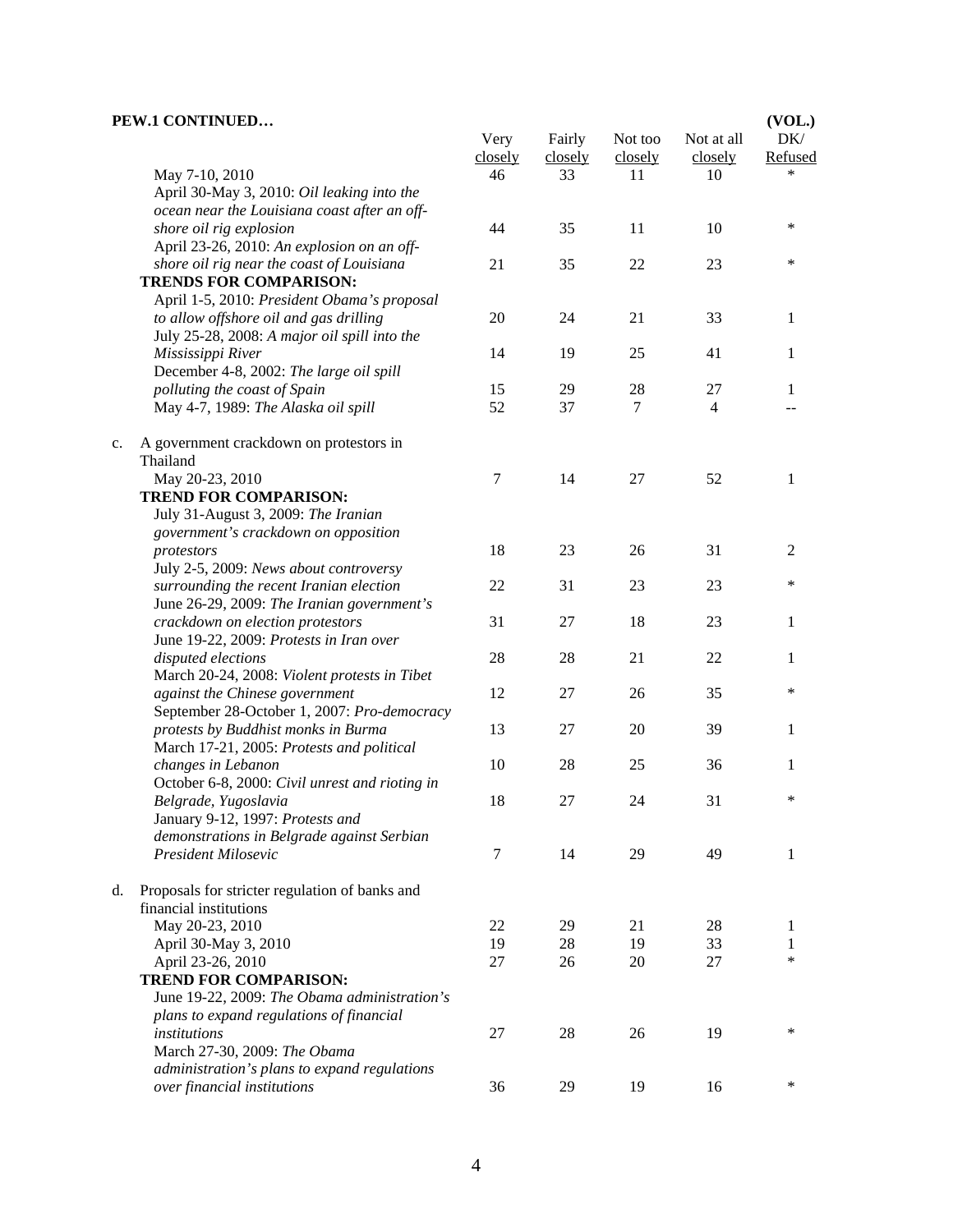#### **PEW.1 CONTINUED…** Very closely Fairly closely Not too closely Not at all closely **(VOL.)**  DK/ Refused e. The current situation and events in Afghanistan May 20-23, 2010 22 33 25 20 \* April 9-12, 2010 21 29 27 22 1  **TREND FOR COMPARISON:** February 19-22, 2010: *The U.S. military effort in Afghanistan* 24 36 21 19 \* January 8-11, 2010: S*uicide bombing that killed seven Americans at a CIA base in Afghanistan* 24 31 27 17 1 December 11-14, 2009: *The U.S. military effort in Afghanistan* 35 33 18 13 \* December 4-7, 2009: *President Obama's decision to send more U.S. troops to Afghanistan* 43 33 14 8 1 November 20-23, 2009: *The debate over whether to send more troops to Afghanistan* 29 31 17 22 1 November 13-16, 2009 29 28 20 22 1 November 6-9, 2009: *The U.S. military effort in Afghanistan* 22 35 24 18 \* October 30-November 2, 2009<br>
October 23-26, 2009<br>
24 32 21 22 \*<br>
29 21 18 \* October 23-26, 2009 32 29 21 18 \*<br>October 16 19 2009 25 31 20 24 \* October 16-19, 2009 25 25 31 20 24 October 9-12, 2009 31 31 21 17 0 September 25-28, 2009: *The debate over whether to send more troops to Afghanistan* 27 40 17 16 \* September 18-21, 2009: *The U.S. military effort in Afghanistan* 26 33 25 16 \* September 11-14, 2009 25 35 22 18 1 September 3-6, 2009 23 23 23 21 0 August 7-10, 2009 24 24 32 23 21 1 March 20-23, 2009 24 32 22 <sup>\*</sup> February 20-23, 2009: *The Obama administration's decision to send 17,000 additional U.S. troops to Afghanistan* 27 29 24 19 1 January 30-February 2, 2009: *The U.S. military effort in Afghanistan* 26 34 24 16 \* January 2-4, 2009 22 33 23 21 1 October 24-27, 2008 28 22 22 17 1 October 10-13, 2008: *The military effort in Afghanistan against Taliban fighters* 19 34 29 18 \* September 12-15, 2008 21 34 25 19 1 August 29-31, 2008 18 27 32 23 \* July 18-21, 2008 27 33 24 16 \* July 11-14, 2008 19 28 29 23 1 July 3-7, 2008 19 28 32 21 \* June 20-23, 2008 20 20 30 30 20  $\ast$ Late July, 2002: *The U.S. military effort in Afghanistan* 41 38 13 7 1 June, 2002 38 32 20 9 1 April, 2002 39 39 39 13 8 1 Early April, 2002 45 37 12 5 1 February, 2002 47 39 8 5 1 January, 2002 51 51 35 9 4 1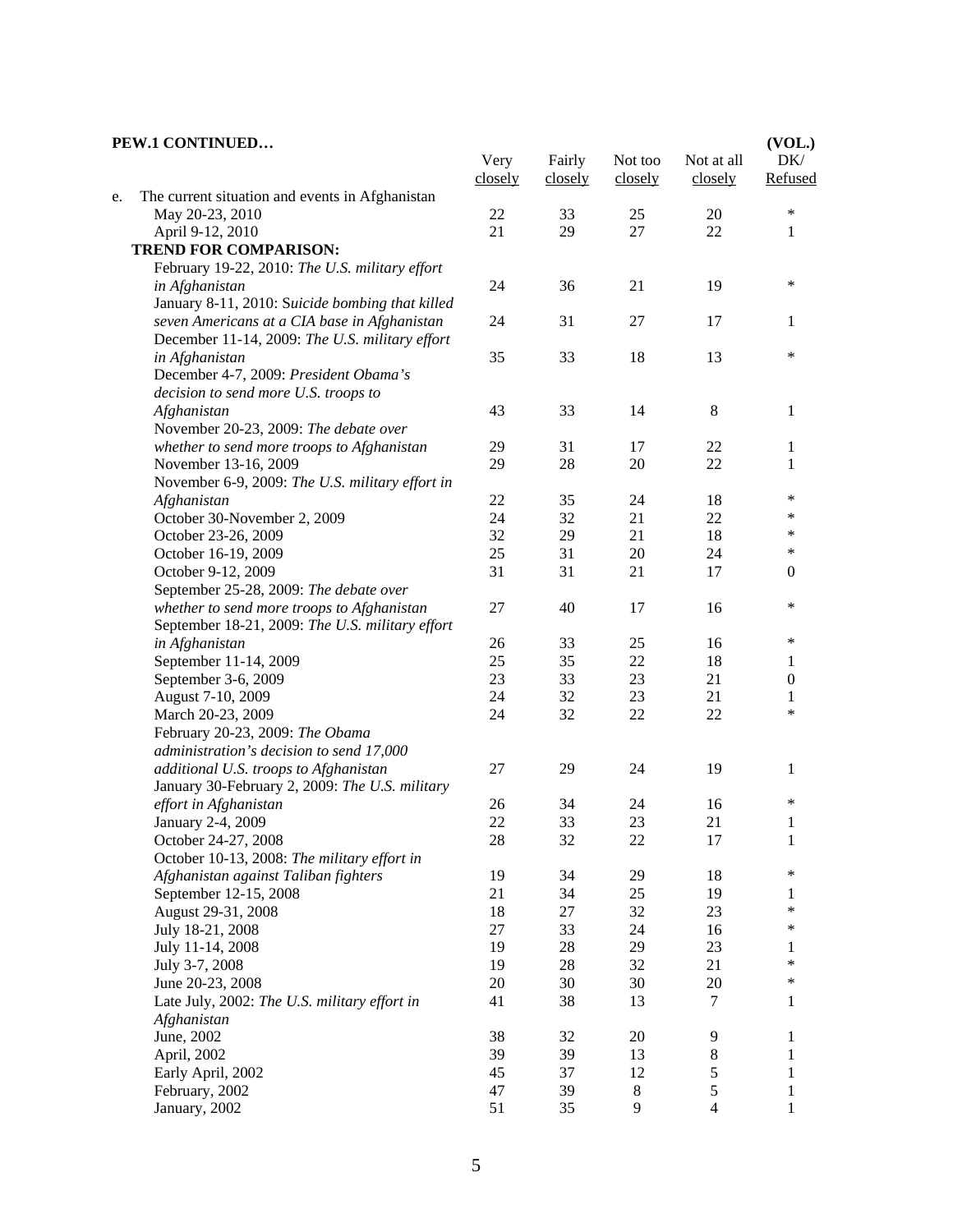| PEW.1 CONTINUED                                      |         |         |         |            | (VOL.)         |
|------------------------------------------------------|---------|---------|---------|------------|----------------|
|                                                      | Very    | Fairly  | Not too | Not at all | DK/            |
|                                                      | closely | closely | closely | closely    | Refused        |
| December, 2001                                       | 44      | 38      | 12      | 5          | 1              |
| Mid-November, 2001                                   | 49      | 36      | 11      | 3          | $\mathbf{1}$   |
| Early November, 2001                                 | 45      | 36      | 12      | $\sqrt{6}$ | $\mathbf{1}$   |
| Mid-October, 2001                                    | 51      | 35      | 10      | 3          | 1              |
| f.<br>News about this year's congressional elections |         |         |         |            |                |
| May 20-23, 2010                                      | 23      | 25      | 24      | 27         | $\ast$         |
| April 23-26, 2010                                    | 20      | 25      | 19      | 35         | $\ast$         |
| March 5-8, 2010                                      | 25      | 27      | 21      | 26         | 1              |
| January 8-11, 2010                                   | 20      | 24      | 26      | 29         | 1              |
| <b>TREND FOR COMPARISON:</b>                         |         |         |         |            |                |
| October 24-27, 2008: News about candidates           |         |         |         |            |                |
| for local and statewide elections                    | 20      | 35      | 24      | 20         | 1              |
| Early November, 2006: News about candidates          |         |         |         |            |                |
| and election campaigns in your state and             |         |         |         |            |                |
| district                                             | 27      | 37      | 18      | 17         | 1              |
| Late October, 2006 (RVs)                             | 27      | 45      | 17      | 11         | $\ast$         |
| Early October, 2006                                  | 21      | 38      | 25      | 15         | 1              |
| Early September, 2006                                | 16      | 32      | 28      | 23         | $\mathbf{1}$   |
| August, 2006                                         | 20      | 29      | 28      | 22         | $\mathbf{1}$   |
| June, 2006                                           | 18      | 30      | 29      | 21         | $\overline{2}$ |
| May, 2006                                            | 18      | 28      | 30      | 23         | $\mathbf{1}$   |
| Early November, 2002 (RVs)                           | 27      | 46      | 18      | 9          | $\ast$         |
| Late October, 2002 $(RVs)$                           | 28      | 34      | 24      | 13         | 1              |
| Early October, 2002 (RVs)                            | 21      | 46      | 22      | 10         | $\mathbf{1}$   |
| Early September, 2002                                | 17      | 29      | 29      | 24         | $\mathbf{1}$   |
| Late October, 1998 (RVs)                             | 26      | 45      | 20      | 9          | $\ast$         |
| Early October, 1998 (RVs)                            | 21      | 43      | 24      | 11         | 1              |
| Early September, 1998                                | 17      | 32      | 28      | 23         | *              |
| Early August, 1998                                   | 13      | 30      | 28      | 23         | 1              |
| June, 1998                                           | 9       | 27      | 33      | 30         | $\mathbf{1}$   |
| April, $19981$                                       | 16      | 33      | 24      | 27         | *              |
| November, 1994                                       | 18      | 42      | 25      | 15         | ∗              |
| Late October, 1994                                   | 14      | 38      | 31      | 16         | 1              |
| Early October, 1994                                  | 23      | 34      | 23      | 19         | 1              |
| September, 1994                                      | 19      | 34      | 29      | 18         | *              |
| November, 1990                                       | 38      | 34      | 17      | 11         | *              |
| October, 1990                                        | 18      | 32      | 28      | 22         | $\ast$         |

 $\frac{1}{1}$ 

In April 1998, September 1994 and October 1990, story was listed as "Candidates and election campaigns in your state." In November 1990, story was listed as "Candidates and elections in your state."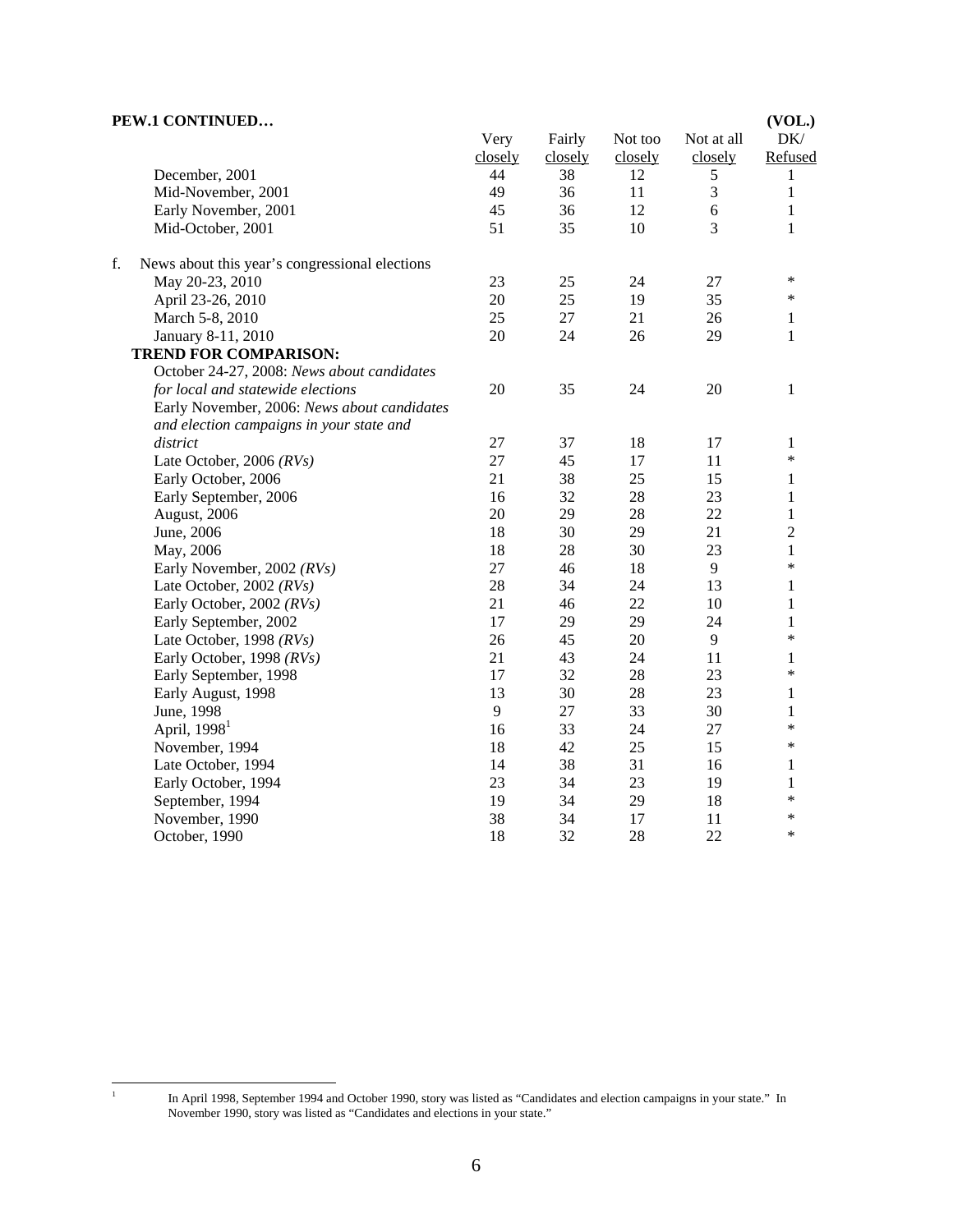## **ASK ALL:**

PEW.2 Which ONE of the stories I just mentioned have you followed most closely, or is there another story you've been following MORE closely? [**DO NOT READ LIST. ACCEPT ONLY ONE RESPONSE.]** 

May 20-23

2010

- 46 An oil leak in the Gulf of Mexico threatening the coast of several states
- 15 Reports about the condition of the U.S. economy
- 7 The current situation and events in Afghanistan 5 News about this year's congressional elections
- News about this year's congressional elections
- 4 Proposals for stricter regulation of banks and financial institutions<br>
<sup>\*</sup> A government crackdown on protestors in Thailand
- \* A government crackdown on protestors in Thailand<br>12 Some other story (VOL.)
- Some other story **(VOL.)**
- 11 Don't know/Refused **(VOL.)**

### **QUESTION PEW.3 PREVIOUSLY RELEASED**

#### **ASK ALL:**

PEW.4 As you may know, Congress is working on major legislation dealing with the regulation of banks and financial institutions. Thinking about this issue, do you think it… **[INSERT ITEM; RANDOMIZE].** Do you think it is **[NEXT ITEM]**?

|    |           |                                | <b>TREND FOR COMPARISON:</b><br><b>ISSUE OF HEALTH CARE REFORM</b> |         |         |           |  |
|----|-----------|--------------------------------|--------------------------------------------------------------------|---------|---------|-----------|--|
|    | May 20-23 |                                | Dec 11-14                                                          | Oct 2-5 | Sep 3-6 | Jul 17-20 |  |
|    | 2010      |                                | 2009                                                               | 2009    | 2009    | 2009      |  |
| a. | 60        | Is interesting [OR]            | 70                                                                 | 71      | 72      | 72        |  |
|    | 34        | <b>Boring</b>                  | 27                                                                 | 26      | 26      | 25        |  |
|    | 6         | Don't know/Refused (VOL.)      | 2                                                                  | 2       | 2       | 3         |  |
| b. | 72        | Affects you personally [OR]    | 80                                                                 | 74      | 73      | 78        |  |
|    | 25        | Does not affect you personally | 19                                                                 | 24      | 26      | 21        |  |
|    | 3         | Don't know/Refused (VOL.)      |                                                                    | 2       |         |           |  |
| c. | 32        | Is easy to understand [OR]     | 29                                                                 | 33      | 31      | 34        |  |
|    | 62        | Hard to understand             | 69                                                                 | 66      | 67      | 63        |  |
|    | 6         | Don't know/Refused (VOL.)      | 2                                                                  |         | 2       | 3         |  |
| d. | 87        | Is important [OR]              | 93                                                                 | 94      | 93      | 95        |  |
|    | 9         | Unimportant                    | 6                                                                  | 6       | 6       | 4         |  |
|    | 3         | Don't know/Refused (VOL.)      |                                                                    | $\ast$  | ∗       |           |  |

## **PEW.5 AND PEW.6 PREVIOUSLY RELEASED**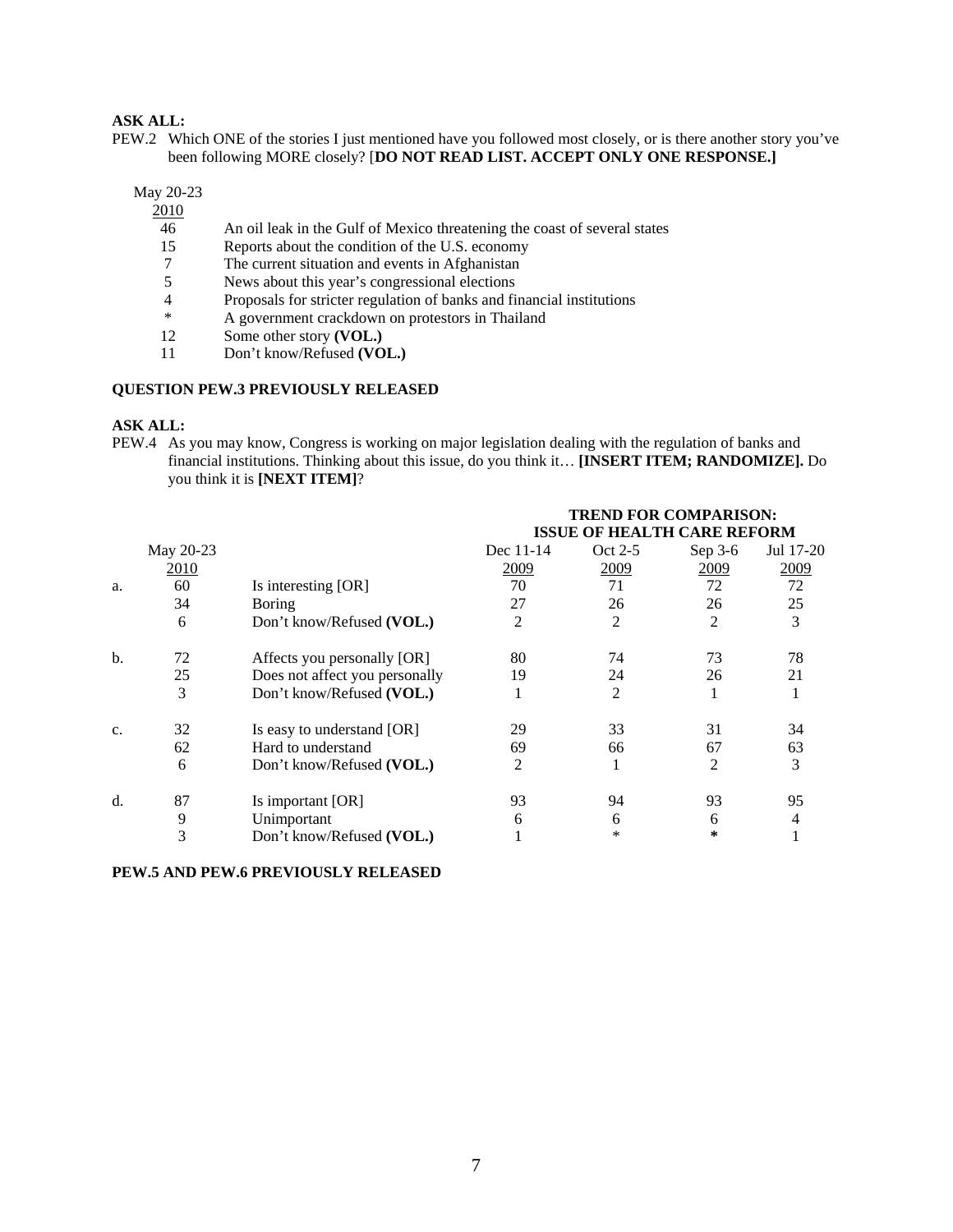## **ASK ALL:**

PEW.7 Now I am going to read a list of things that have been in the news recently. For each, please tell me how often, if ever, it comes up in your conversations with family and friends. First, how often do you talk about **[INSERT ITEM; RANDOMIZE]**... frequently, occasionally, hardly ever or never? What about **[NEXT ITEM]**?

|    |                                   | Fre-    | Occa-    | Hardly         |                | (VOL.)           |
|----|-----------------------------------|---------|----------|----------------|----------------|------------------|
|    |                                   | quently | sionally | ever           | Never          | Don't know       |
|    |                                   | %       | %        | $\%$           | %              | %                |
| a. | The economy                       |         |          |                |                |                  |
|    | May 20-23, 2010                   | 68      | 24       | $\overline{4}$ | $\overline{4}$ | $\mathbf{1}$     |
|    | September, 2006                   | 54      | 32       | 9              | $\overline{4}$ | 1                |
| b. | The wars in Iraq and Afghanistan  |         |          |                |                |                  |
|    | May 20-23, 2010                   | 36      | 40       | 16             | $\,8\,$        | $\ast$           |
|    | <b>TREND FOR COMPARISON:</b>      |         |          |                |                |                  |
|    | September, 2006: The War in Iraq  | 54      | 33       | 9              | 3              | $\mathbf{1}$     |
| c. | Terrorism                         |         |          |                |                |                  |
|    | May 20-23, 2010                   | 32      | 38       | 20             | 9              | $\ast$           |
|    | September, 2006                   | 47      | 36       | 12             | 4              | 1                |
| d. | Corruption in government          |         |          |                |                |                  |
|    | May 20-23, 2010                   | 49      | 27       | 16             | 8              | $\ast$           |
|    | September, 2006                   | 36      | 35       | 20             | 8              | 1                |
| e. | Immigration                       |         |          |                |                |                  |
|    | May 20-23, 2010                   | 37      | 33       | 18             | 11             | 1                |
|    | September, 2006                   | 41      | 34       | 16             | 9              | $\ast$           |
| f. | The environment                   |         |          |                |                |                  |
|    | May 20-23, 2010                   | 39      | 39       | 16             | 6              | $\ast$           |
|    | September, 2006                   | 33      | 41       | 21             | 5              | $\ast$           |
| g. | Health care                       |         |          |                |                |                  |
|    | May 20-23, 2010                   | 56      | 31       | $8\,$          | 5              | ∗                |
|    | September, 2006                   | 53      | 31       | 10             | 5              | 1                |
| h. | Gas and energy prices             |         |          |                |                |                  |
|    | May 20-23, 2010                   | 56      | 30       | 10             | $\overline{4}$ | $\ast$           |
|    | September, 2006                   | 75      | 19       | 3              | $\overline{2}$ | 1                |
| i. | Education                         |         |          |                |                |                  |
|    | May 20-23, 2010                   | 54      | 30       | 11             | 6              | $\boldsymbol{0}$ |
|    | September, 2006                   | 54      | 30       | 11             | 4              | $\mathbf{1}$     |
| j. | The job situation                 |         |          |                |                |                  |
|    | May 20-23, 2010                   | 65      | 25       | 7              | 3              | ∗                |
|    | September, 2006                   | 42      | 30       | 19             | $\overline{7}$ | $\overline{2}$   |
| k. | Political campaigns and elections |         |          |                |                |                  |
|    | May 20-23, 2010                   | $27\,$  | 34       | 26             | 12             | $\ast$           |

## **PEW.8-PEW.9 PREVIOUSLY RELEASED**